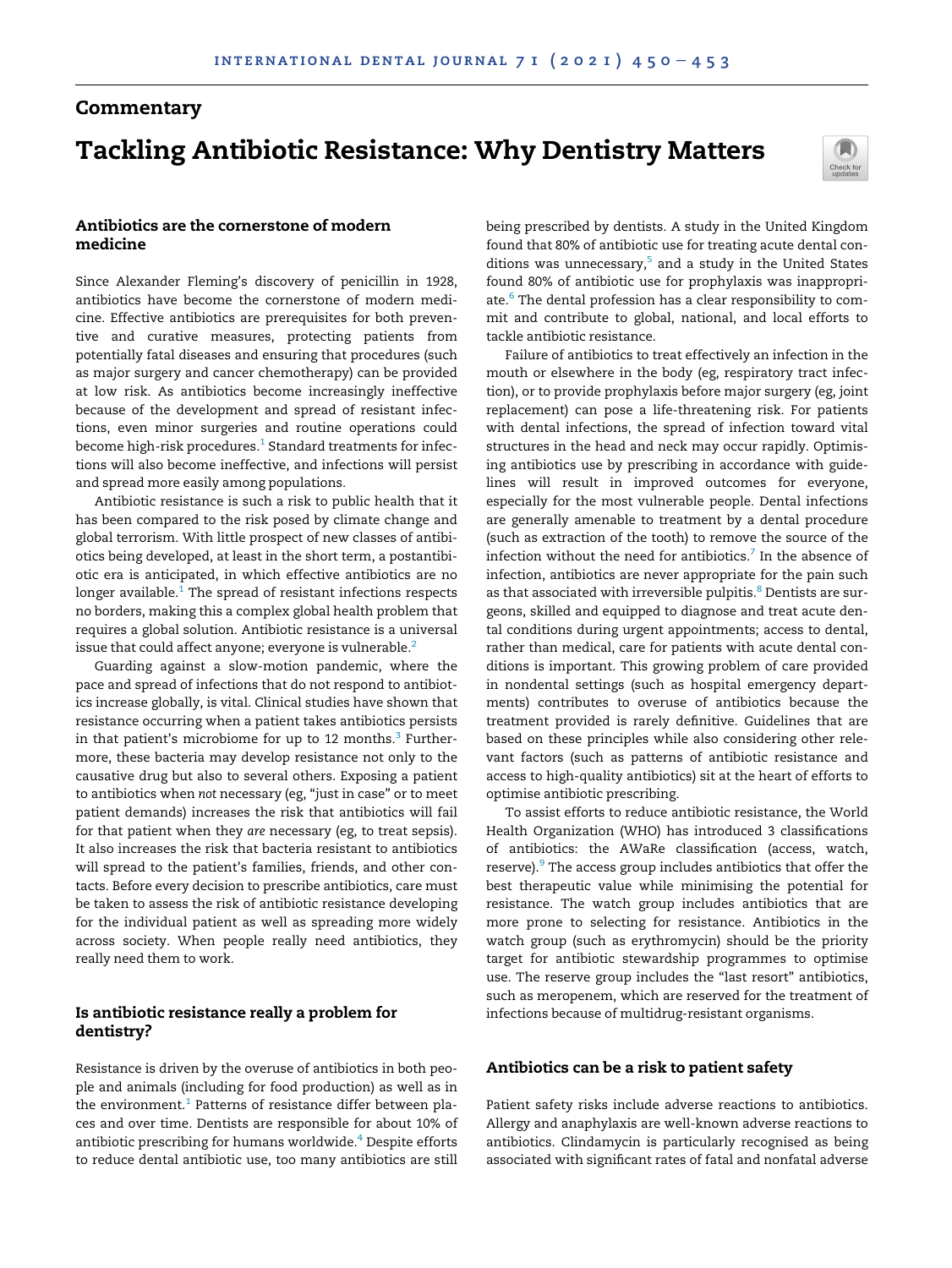<span id="page-1-0"></span>drug reactions associated with Clostridioides difficile infec-tions.<sup>[10](#page-3-9)</sup> Antibiotic-related colitis caused by C. difficile is associated with significant morbidity and can be life-threatening, especially for patients who are elderly and/or medically compromised. Reports indicate that dental prescribing has con-tributed to the incidence of C. difficile in the community.<sup>[10](#page-3-9)</sup>

The potential benefits of using antibiotics must be balanced against the risk of adverse outcomes such as severe allergy or anaphylaxis or antibiotic-related colitis or C. difficile infection and the risk of selection of resistance. Prescribing medication when there is no clinical basis for it is never in the patient's best interest and could amount to negligence. Clinical guidelines are designed to support clinical decisionmaking, and in following them, practitioners may help defend themselves against dentolegal claims.

## What is the solution?

No one-size-fits-all solution exists. A variety of approaches is required to craft tailor-made solutions to respond to the locally relevant factors that drive unnecessary use of dental antibiotics. The FDI World Dental Federation $11$  white paper provides a framework for dental teams to participate in global efforts to reduce antibiotic resistance.

Different contexts present different challenges, such as interpreting the evidence base underpinning guidelines for prophylactic indications, periodontal disease, and delayed prescribing for acute conditions. Furthermore, considerations important for treatment planning decisions in some low-middle-income countries, such as the widespread availability of substandard antibiotics for people to purchase in local shops, may not be relevant in some high-income countries. To assist those seeking to understand the factors driving unnecessary and inappropriate antibiotic prescribing in their context, the white paper offers a structure for analysis.<sup>[11](#page-3-10)</sup> To help those seeking solutions to address these factors, the white paper includes an online library of resources from around the world that provides examples of material that may be adopted and adapted to meet local needs.<sup>[11](#page-3-10)</sup>

#### Is there a global solution to a global problem?

The WHO Global Action Plan  $(GAP)^1$  on antibiotic resistance aims "to ensure, for as long as possible, continuity of the ability to treat and prevent infectious diseases with effective and safe medicines that are quality-assured, used in a responsible way, and accessible to all who need them." Multisectoral national action plans (NAPs) are advocated to provide the basis for assessing national and regional priorities and the resources necessary to address them. With dentistry responsible for a significant proportion of antibiotic use worldwide, and with different factors influencing dental prescribers compared to medical providers, $^{12}$  it is important to ensure that dentistry is explicitly included within these NAPs. Furthermore, each national dental association should make a clear and public commitment to tackling antibiotic resistance through preventing infections, raising awareness, and optimising antibiotic use through effective stewardship (see [Figure 1\)](#page-1-0).



Fig. 1 – Opportunities for dental teams to contribute to global efforts to tackling antibiotic resistance. Reproduced by permission from the FDI World Dental Federation Antimicrobial Resistance Working Group.

#### Is there a national solution to the problem?

Tailoring national approaches to the specific context first requires a thorough analysis of the problem in that context. Many differences between countries exist in relation to antibiotic use and dentistry, foremost among which is whether therapeutic or prophylactic use contributes most to the burden of unnecessary and inappropriate prescribing. Furthermore, the prevalence of substandard and counterfeit drugs is a problem in many low- and middle-income countries, together with the availability of antibiotics for purchase over the counter from grocery stores and street vendors.<sup>[12](#page-3-11)</sup>

FDI has committed to support the development of NAPs to tackle antibiotic resistance by the dental professional. $11$  In some cases, significant investment and resources may be required to develop and implement a NAP that is fit for the local context, rather than based on research and data from other countries. The development of guidelines that are based on this national context, including antibiotic-resistance patterns, is essential and should be done in multidisciplinary collaboration with pharmacists and microbiology and infectious disease specialists.

### What is the role of antibiotic stewardship?

Some consider antibiotic stewardship to be the core of efforts to tackle antibiotic resistance by optimising the use of antibiotics.[10](#page-3-9) Stewardship is, however, only one of the strands identified by the WHO Global Action Plan. $<sup>1</sup>$  $<sup>1</sup>$  $<sup>1</sup>$  Awareness raising of</sup> the problem is also important to communicate the concept of resistance to professional and nonprofessional audiences. Personalising the agenda to introduce a sense of jeopardy for individuals by focusing on antibiotic resistance as a problem that affects everyone has been identified by international research as key for behaviour change.<sup>[2](#page-3-1)</sup> Dental professionals are highly skilled communicators who are well-placed to deliver these public health messages. Members of the dental team hold a high degree of respect within local communities, and there is a responsibility to use this privileged position to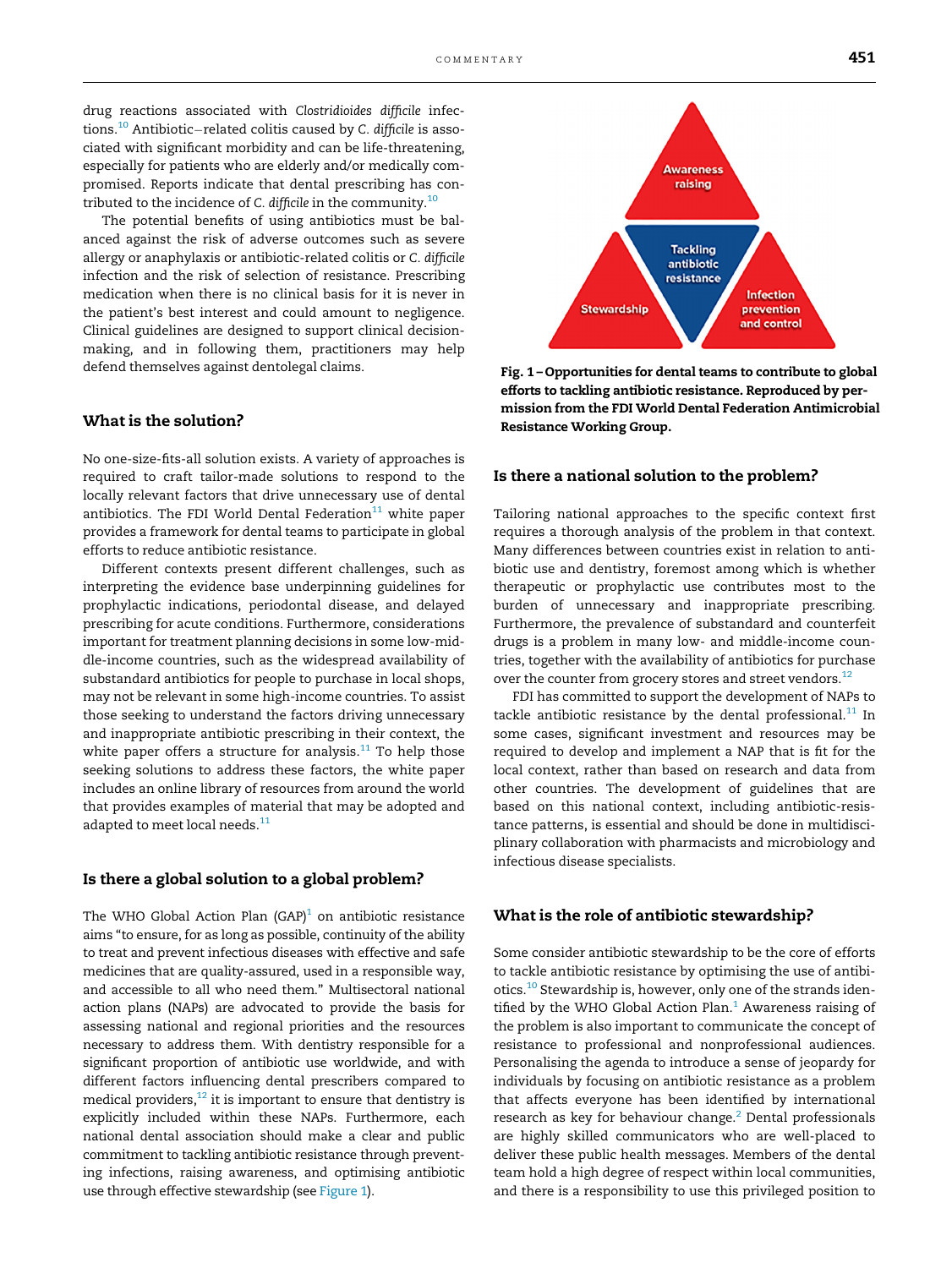<span id="page-2-0"></span>

Fig. 2 – Dietary advice and rewarding excellence in oral hygiene are important ways of preventing dental caries.

raise awareness about antibiotic resistance among the general population, as well as with patients.

Preventing infections is the third element of dental teams' contribution to tackling antibiotic resistance. Preventing the development of dental infections by advocating for reduced sugar consumption (including through sugar taxes)<sup>[13](#page-3-12)</sup> and fluoridation programmes $14$  is an important contribution that dental public health can make to the global fight against antibiotic resistance. Within the dental surgery, dietary advice and rewarding excellence in oral hygiene are important ways of preventing dental caries (see [Figure 2](#page-2-0)) and periodontal disease, which in turn reduce the risk of dental infections. Early diagnosis and treatment of dental disease are also important ways in which dental teams contribute to preventing infections and reducing the need for antibiotics.

The discipline of "infection prevention and control" occupies a unique position in the field of patient safety and quality universal health coverage because it is relevant to health care workers and patients at every single health care encounter. Within dentistry, examples include hand hygiene, personal protective equipment, sterilisation of equipment, and sharps handling.

## The importance of designing tailor-made solutions

When designing solutions to tackle antibiotic resistance, the first step is to understand what factors are important in the local setting. General dental practices may need different solutions to hospital-based or domiciliary care teams (eg, in nursing homes). Those working in secure settings (eg, in prisons or detention centres) have different needs to those working with people who are homeless, refugees, asylum seekers, or who are working in remote parts of the world.

Research based on behavioural theory has shown that the decision to prescribe dental antibiotics is multifaceted and sensitive to context.<sup>[15](#page-3-14)</sup> Solutions to address these factors must similarly be multifaceted and tailored to local needs rather than taking a one-size-fits-all approach. Understanding the problem in the specific context is essential to customise local solutions. For example, if analysis of the problem in a given area shows that dentists' beliefs about their ability to provide operative procedures during unscheduled appointments has a significant impact on their decisions to prescribe antibiotics, interventions should focus on supporting dentists to provide dental procedures for patients with acute conditions (such as extractions and treating pulpal disease). If the problem of overprescribing is related to dentistry being treated as a commercial activity, the solutions need to include ways to address factors such as remuneration models that mean "time is money" and make "quick fixes" that are highly valued by dental teams. Notably, non-clinical members of the dental team, such as the practice or clinic manager, may have important roles to play in relation to antibiotic stewardship. Thus, exploration of the wider factors that influence the decision to prescribe antibiotics in a specific setting is essential to the development of a locally relevant approach to tackling antibiotic resistance by the whole dental team.

This is a rapidly evolving agenda and a range of interventions have been reported in the academic literature, including education, dissemination of guidelines, and audit and feedback. Dental resources from around the world are provided in